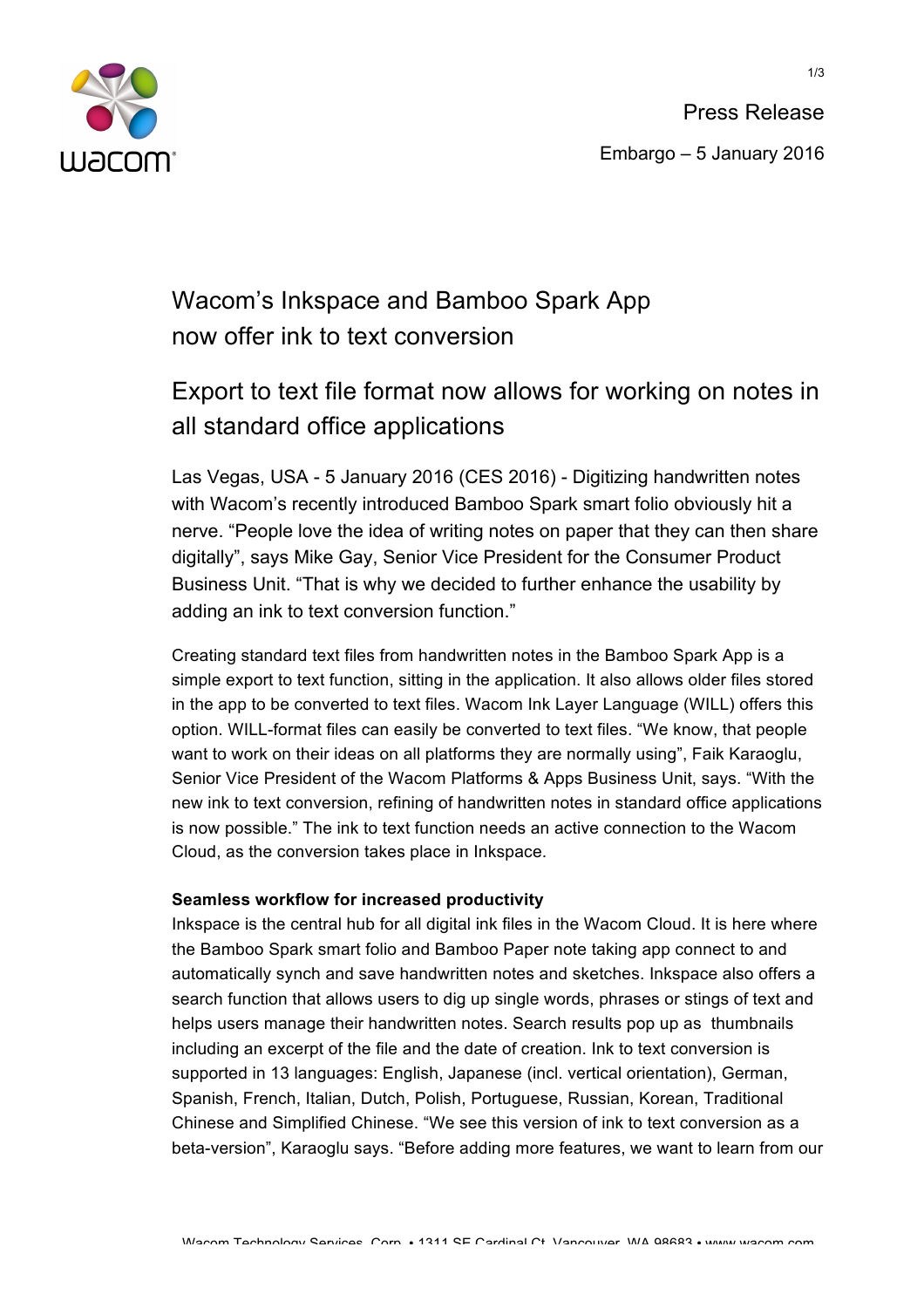

customers, what is essential and what might still be missing. On that basis, we will continue developing." The version available now is free to use for a limited trial period. It will later turn into a paid premium feature.

### **Bamboo Paper now available for Android smartphones**

Ink to text conversion is also possible for Bamboo Paper notebooks, once they are synchronized with Inkspace. In that case you simply use the export to text function and have it converted to a text file. The Bamboo Paper app now is also available for Android operated smartphones and supports Windows 10, bringing the multi-platform approach to completion. The update also includes a refresh of the look and feel, adopting the Bamboo brand appearance, that was launched in autumn.

#### **Wacom Marketplace**

The Internet of Ink grows with more applications, features and services being available – opening a chance for sharing, communication, collaboration, and business. Wacom's Platforms & Apps Expert Karaoglu: "We are building an integrated online marketplace for software, service, apps and hardware. It is designed around our customers' needs and will give them a unique place to find everything they need in the area of creativity and digital stationery, only one sign up and one click away."

The marketplace will include offers from various partners in one shop related to digital ink and stationery. "Today, customers expect seamless integration and usability between the applications they use," says Daniel Saks, CEO at AppDirect, the leader in cloud service commerce. AppDirect is partnering with Wacom to develop the new marketplace which will go live in early summer 2016. "By partnering with Wacom, we're helping them deliver a superior customer experience that allows their customers to find the creative tools they demand faster and easier than ever before."

For further information, please visit the Wacom software and apps product page at http://www.wacom.com/products/software-apps

- end -

#### About Wacom

Founded in 1983, Wacom is a global company based in Japan (Tokyo Stock Exchange 6727) with subsidiaries and affiliate offices around the world to support marketing and distribution in over 150 countries. Wacom's vision to bring

Wacom Technology Services, Corp. • 1311 SE Cardinal Ct. Vancouver, WA 98683 • www.wacom.com